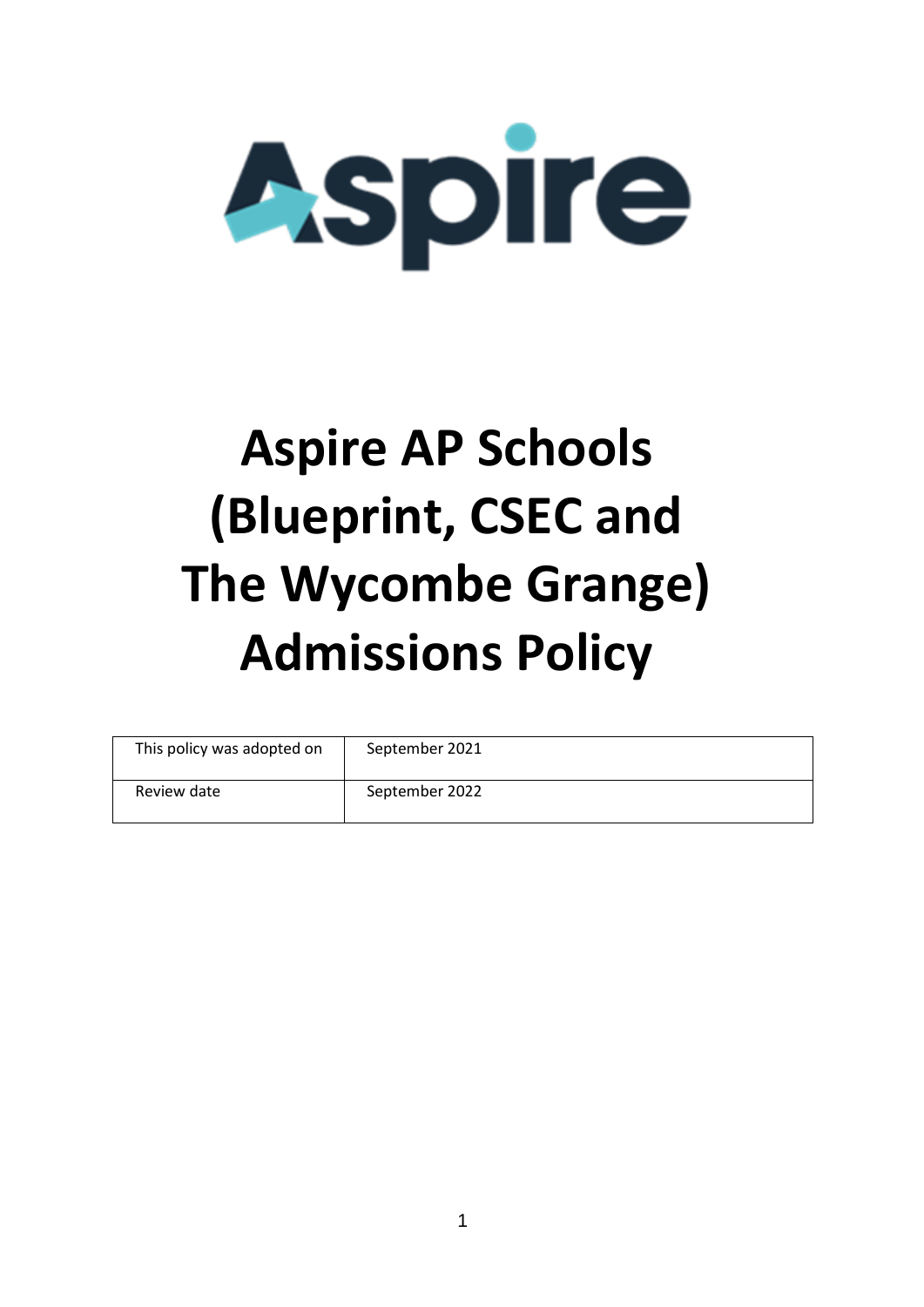## **Contents**

- 1. Purpose and context
- 2. Admissions Criteria
- 3. Admissions process for permanently excluded students
- 4. Admissions process for placement students

## **1. Purpose and Context**

Aspire AP Schools is the term used to describe Aspire's three Alternative Provision or PRU settings: Blueprint, CSEC and The Wycombe Grange. This admissions policy outlines how students gain places at Aspire AP Schools. Aspire Shortenills has a separate admissions policy.

## **2. Admissions Criteria**

Aspire AP Schools provide education for children and young people of secondary age who are unable to attend a mainstream school. At KS3 students are placed at Aspire AP Schools on a temporary basis. At KS4 students could be placed temporarily or until the end of their year 11. Children attending the schools include:

- 1. Children who have been permanently excluded from their mainstream school
- 2. Children who have been identified by their mainstream schools as at risk of exclusion, and who have been accepted by Aspire Schools for a placement

## **3. Admissions Process for Permanently Excluded students**

Once Aspire AP Schools has been notified of a permanent exclusion, the Aspire Admissions officer will collate educational, pastoral and safeguarding information from the child's mainstream school and other relevant professionals.

The Admissions officer will take the student to a referral panel meeting with the Executive Head and Heads of School, who will decide which school it is most appropriate that the student attend. The Executive Head's decision regarding this matter is final.

The Admissions officer will then arrange an admissions meeting with the relevant Head of School, and make a request to the local authority to put transport in place if appropriate.

Aspire AP Schools are committed to providing education from the  $6<sup>th</sup>$  day as per our legal duty and SLA. If this is not possible due to an issue at Aspire Schools we will send work home for the  $6<sup>th</sup>$  day onwards. If a timely start has not been possible due to delays with local authority transport, we will provide education at school if parents can arrange to transport their child to school for the period until local authority transport is in place.

## **4. Admissions Process for Placement students**

When Aspire AP Schools receives a referral request from a school, the Admissions officer will check that the information is complete. If it is not, it will be sent back to the referring school. Incomplete paperwork will not be considered.